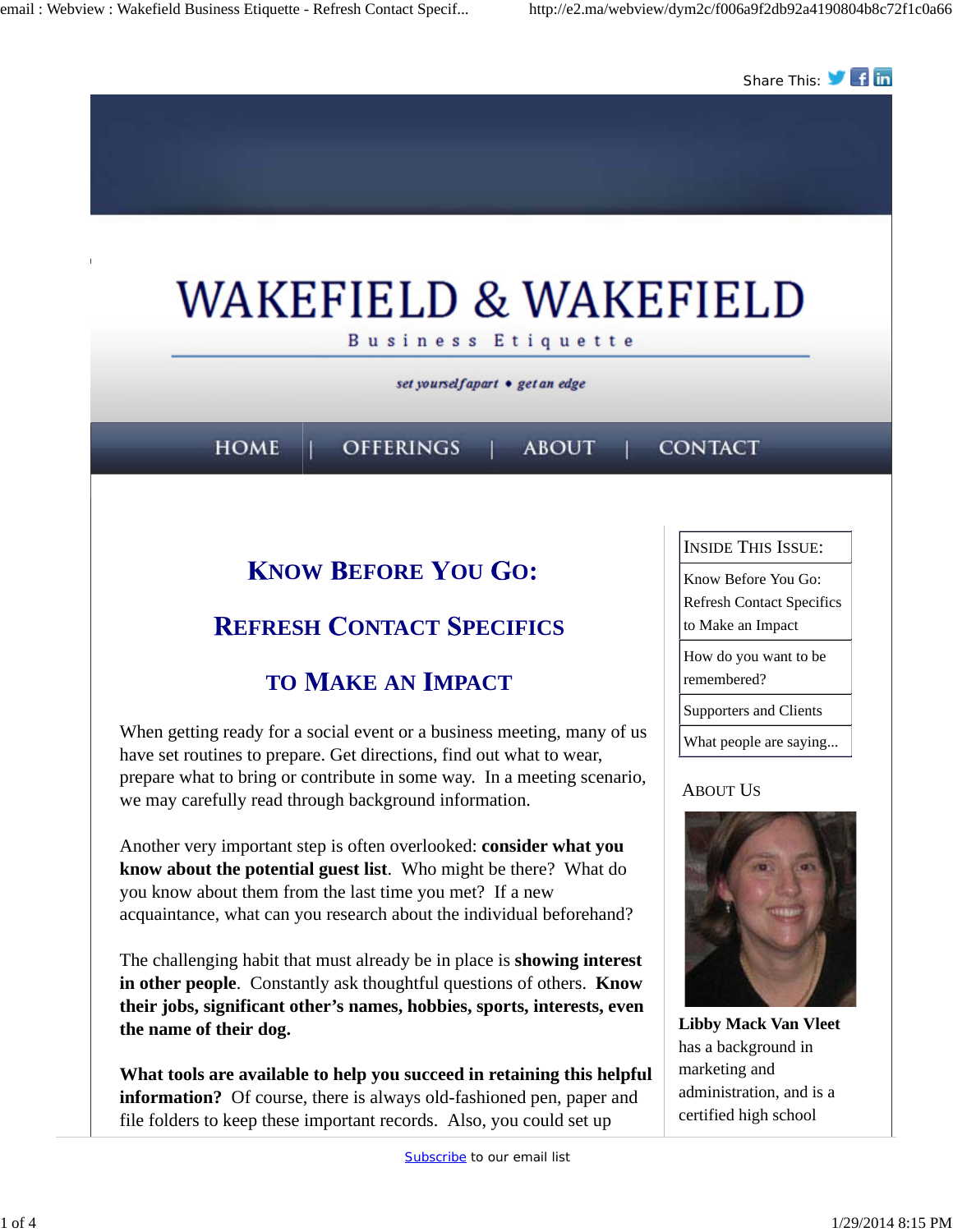additional fields in your phone's contact list. For example, Microsoft Outlook has a very useful notes section in its contact feature.

**Refreshing your memory about those you will see at a function will set you apart.** Being able to recall specifics about others will allow you to make caring comments, such as the following:

*"How is your puppy Daisy? She must be two years old by now!"*

*"How was your trip to France? What a nice opportunity to use your French language skills…"*

*"Congratulations on being named Managing Partner. How is the transition going?"*

Regardless of your tracking system, **make notes and review them alongside the guest list before walking in the door of an event.** If you choose a digital approach and have an on-the-go device, you could even review information quickly in the parking lot.

A few minutes of preparation will help with introductions and allow you to link people that don't already know each other. **Others will appreciate and remember your sincere effort to connect with them.**

**YOUR Business Etiquette Topics: Submit your thoughts and questions to libby@wakefieldetiquette.com. Libby will address your ideas in upcoming issues of our newsletter.**

### **OW DO YOU WANT TO BE REMEMBERED**

Libby Van Vleet and her father Wake Mack promote business etiquette. It is a smart and easy way to retain clients. Increase business earnings and sales. It is time to take your employees to the next level.



When you retain the services of Wakefield & Wakefield, be prepared for success as your staff members maximize their potential and exceed expectations.

Set yourself apart to get an edge. People will remember!

English teacher. She is a graduate of Colorado College and Chapman University.



**Wake Mack** is a former lawyer, local businessman and financial services development officer. He graduated from Notre Dame, Willamette College of Law, and served in the U.S. Marines Corps.

www.wakefieldetiquette.com 503-893-9253

#### WISE WORDS

"Do not wear your courtesy like a watch, to be taken out now and then when you want to impress people. Be courteous always, wherever you go, with whomever you happen to be."

*– Sister Mary Mercedes*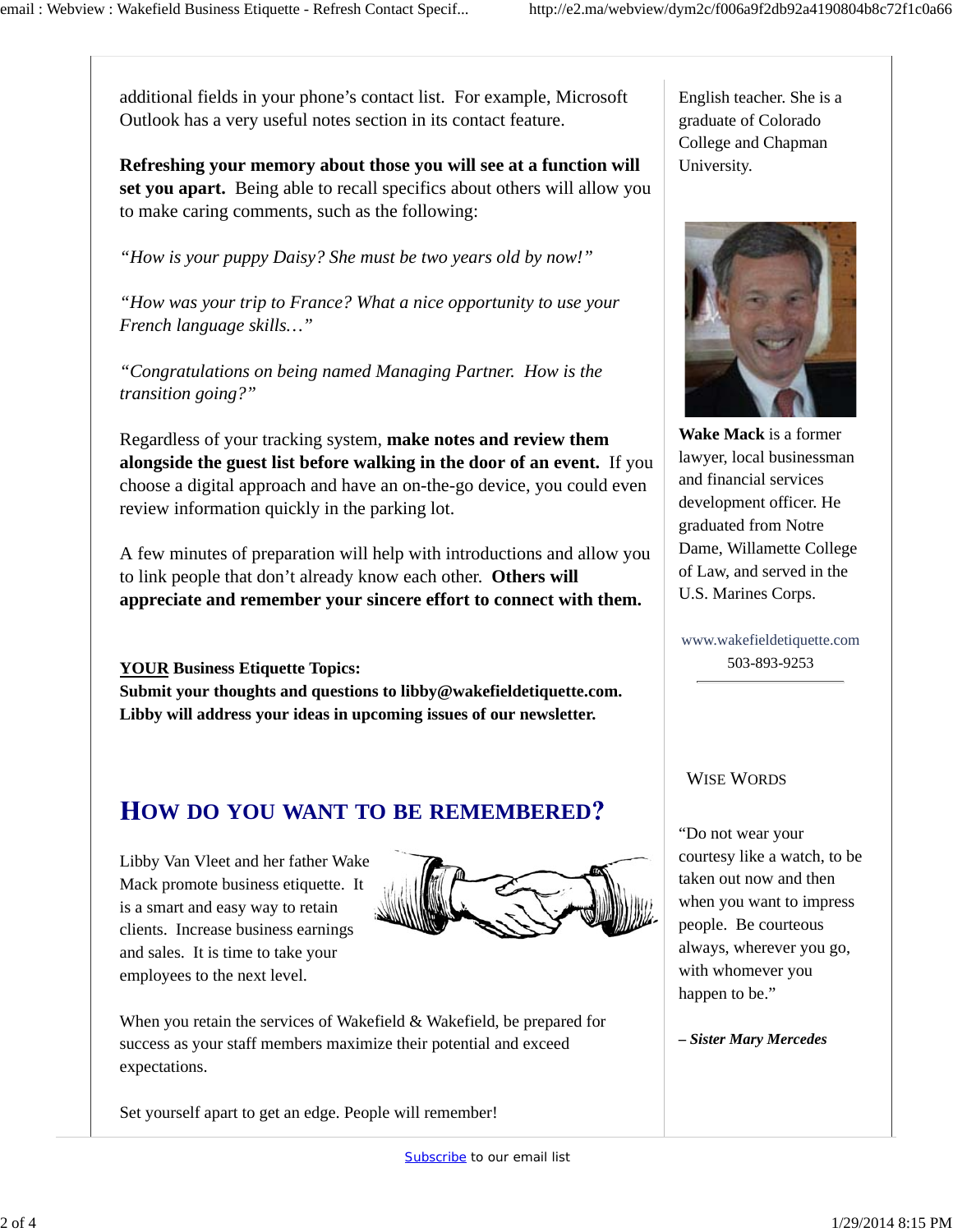*For further information about Wakefield & Wakefield, contact Libby at 503-893-9253 or libby@wakefieldetiquette.com.*

## **UPPORTERS AND LIENTS**

### *Thanks to all of our fabulous clients and supporters.*

- Arlington Club Speakers Corner Arlington Club
- CB Richard Ellis, Inc. Mike Wells, Managing Director
- Isler Northwest LLC Tania Gitch, C.P.A.
- National Charity League, Inc. Sarah Allen, Portland Chapter
- Washington Trust Bank Linda Williams, President, Oregon Region

# **HAT PEOPLE ARE SAYING**

"Thank you, Wake -- You and Libby were a breath of fresh air for us. Thank you for taking your time to share such timeless information with us." *John Chambers, C.P.A., Isler Northwest LLC*

"Thank you. All of us have more than a few important take-aways – and it was fun too."

*Linda Williams, President, Washington Trust Bank, Oregon Region*

"Thank you for your wonderful presentation today. My colleagues and I enjoyed it immensely and are sure we will put it to good use." *Ray Jordan, President, Ray Jordan, PC*

"There has been a lot of 'buzz' about [your presentation]. People are really interested in the subject, love the positive ways that you present it, and want more."

*Amy Fields*